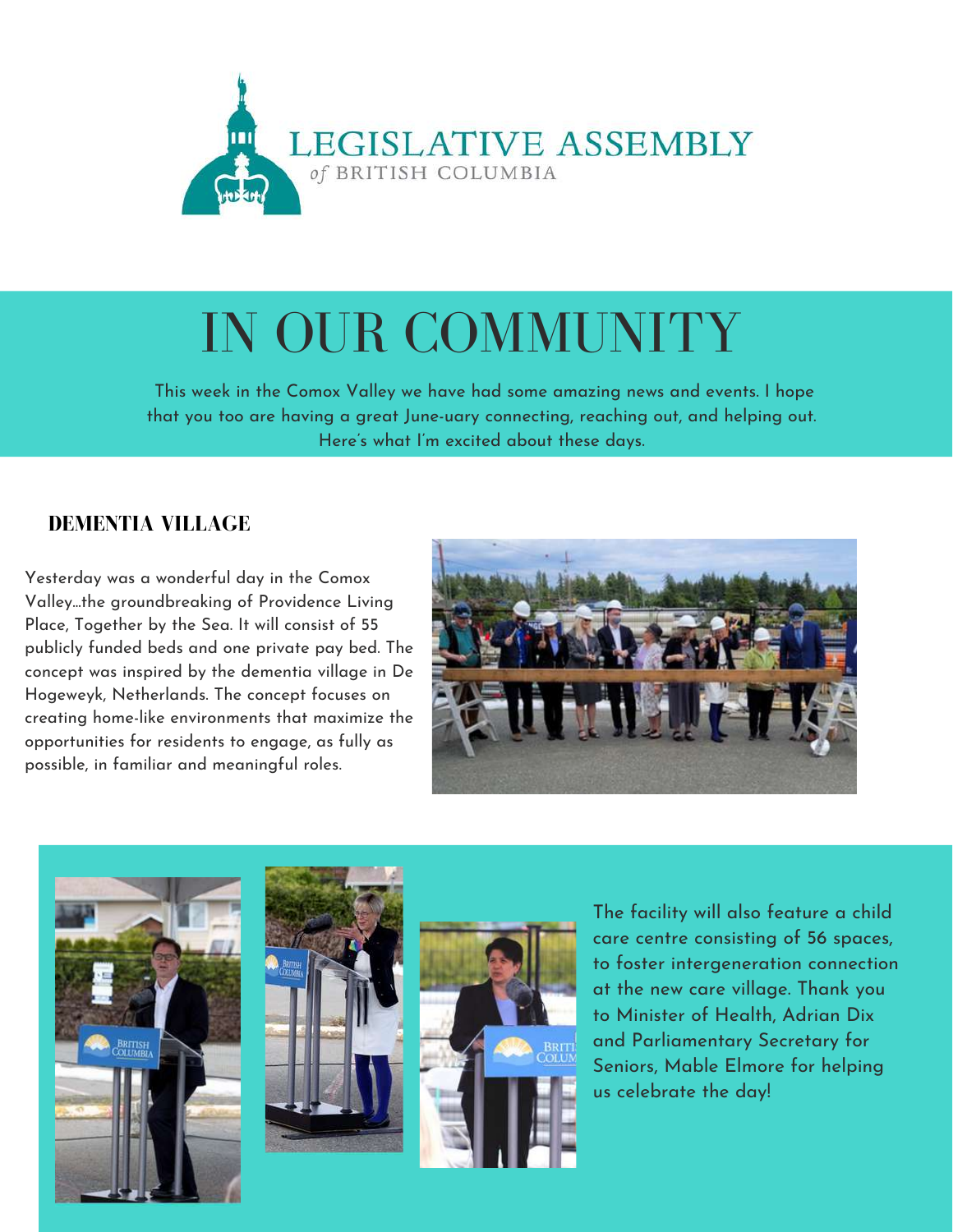### **The Government of BC funds BC Farmers Market Coupon program**

Access to fresh, locally grown food is important for people's health and wellbeing, but sometimes costs can be a barrier. The BC [Farmers](https://www.facebook.com/BCAFM/?fref=mentions&__xts__%5B0%5D=68.ARABH83cbyqDLNCLPiDfItxM6EIejVtUoyaeDC31IAMsClQfrMXVKvt2LSTpVVEetZbg-W2Ke09OAMzFB3a6-6oikYD3qI5a-171zPY7Tqn9lg8WsrJXL1i5ICgxzbRdzMcBmtUu1iSwcr4lnOgXgb1amL0o8goBJHhzNmPXIly575RjhtSfSOZs1A4hJxqB9UEuqDb6vMg4Cmzil7dssSTtYMdrL95-bAdqpEKe_5rrwzsbeGnP-p0ubNQFEsXdK42tzSUnXsSPDpK73XxN4JfPY_a62lN3aqp6pYKJOgTO39cX9as&__tn__=K-R) Markets Nutrition Coupon Program helps lower income British Columbians, people who are pregnant, and seniors, purchase healthy food from their local farmer's market. The Comox Valley Farmer's Market also uses this coupon program and will receive funding. We have invested \$12 million into supporting the coupon program to support good food for everyone! Find the full [story](https://news.gov.bc.ca/26949) here



### **WE HAVE A FOUNDRY IN THE COMOX VALLEY!!!**

We know that youth are dealing with a lot of issues and health challenges from climate change to toxic drug supplies and coming of age during a global pandemic. The Foundry is now open to help. This facility provides young people between the ages of 12 and 24, with health, wellness, and substance use services that are specific for the Comox Valley. Youth and their families can access this supportive, confidential, and free service at 575 10 St, Courtenay. Minister of Mental Health and Addictions, Sheila Malcomson was in town to help celebrate. To learn more about the [Foundry](https://foundrybc.ca/comoxvalley/) Comox Valley, click here [Learn](https://www.comoxvalleyrecord.com/news/facility-to-support-youth-struggling-with-mental-health-and-substance-use-opens-in-the-comox-valley/?fbclid=IwAR2u2Y6DFDup3eQ_vaMCwM3fSmYG2uNoV0W5_8h4XWYMbDrXFYfTOYBvZ9I) more about the news here

# **Speculation and Vacancy Tax shown to improve [affordability](https://news.gov.bc.ca/releases/2022FIN0019-000921) in areas where is it enforced**

Minister of Finance, Selina Robinson shared some news about the effectiveness of the Speculation and Vacancy Tax that I'd like to share.

"Two leading researchers in housing affordability have highlighted how the SVT turned thousands of empty units into homes for people and kept prices lower than they would have been without the tax. The tax is working to keep homes available in the middle of a housing crisis instead of them being left empty by speculators." Selina Robinson

# **More funding to prevent infection in longterm care**

The Province is providing \$8 million through the BC Care Providers Association (BCCPA) for EquipCare BC to continue supporting publicly funded seniors long-term care homes and assisted living residences. The funding will help purchase items to enhance infection prevention and control and improve safety and quality of life. This may include additional outbreak carts, medical screening devices, mobile hand-hygiene sinks, touchless towel and soap dispensers, environmental cleaning products, safe-handling equipment for food, waste and laundry, lifts, beds, urgent-response systems, sensory equipment, lighting and visual aids, music therapy and ergonomic furniture. [Read](https://news.gov.bc.ca/releases/2022HLTH0150-000915) more here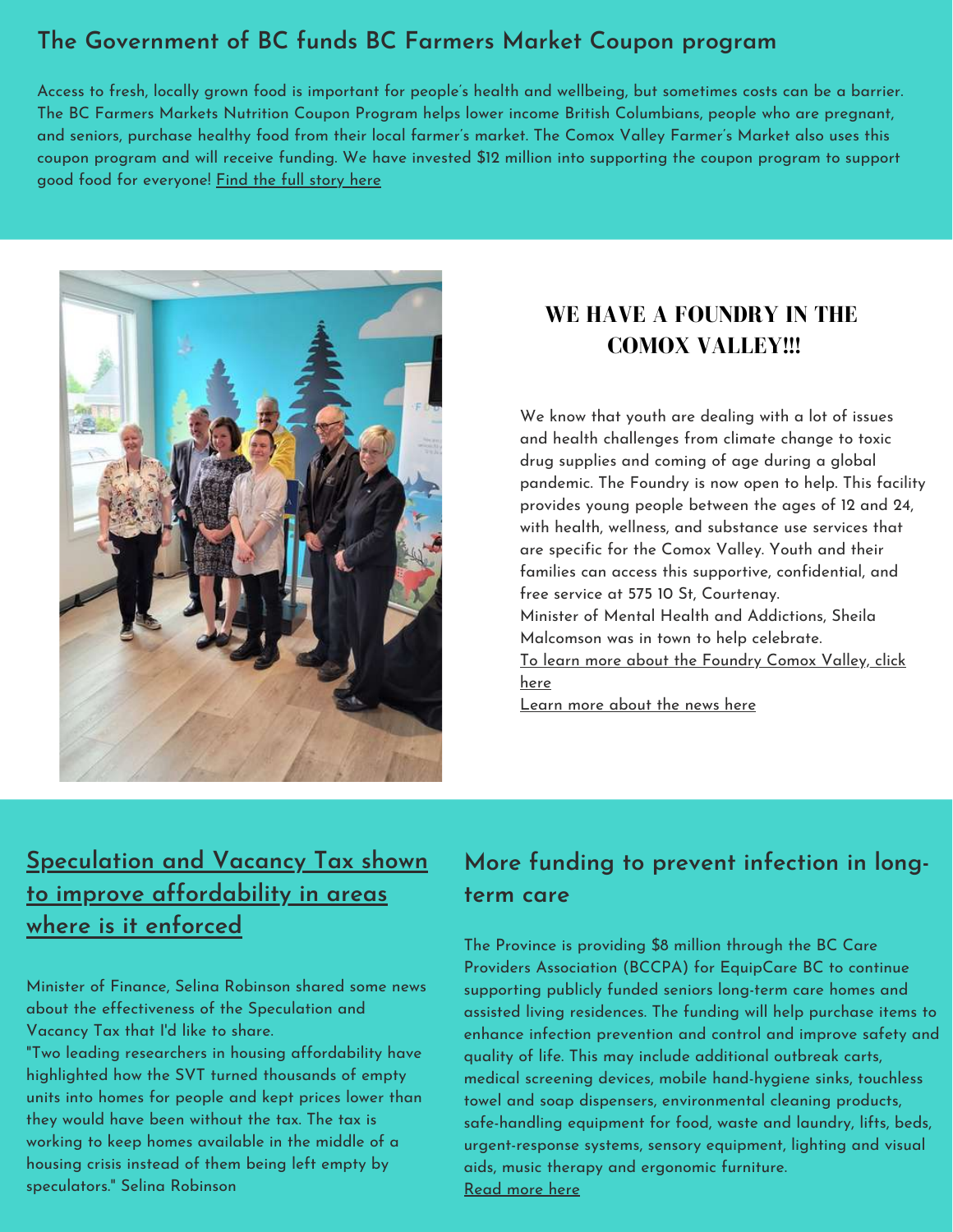## **It's been so great to be back in the community these weeks. Here are a few highlights:**

Very happy to be at the delicious **BC Seafood Festival** gala in Comox at the Filberg. People are hungry to gather and enjoy all BC's fruits of the sea prepared by amazing visiting chefs. We are all so very excited to have these festivals back and, like the BC Seafood Festival, the province is supporting many of them!



Last Sunday morning, I joined in the fundraiser **Walk for Alzheimer's**, along with my friend Lisa Paine and others who bear witness to the challenges of dementia in all its forms. Thanks to IG Wealth Management for your continuing support to the Alzheimer's Society of BC. First Link is a good place to start when you or someone you know may be experiencing memory loss. 1-800-936-6033



Before that, I had the chance to celebrate early childhood educators and childcare providers in the **"Three Cheers For Childcare Walk".** We had a great turnout which really shows how much we appreciate their most valuable contributions wrapping our littlest people in kind care and safety as parents get on with their tasks like going to work or school or running businesses. Hip Hip Hooray! Hip Hip Hooray! Hip Hip Hooray! Find the video on [facebook](https://www.facebook.com/RonnaRaeLeonard)